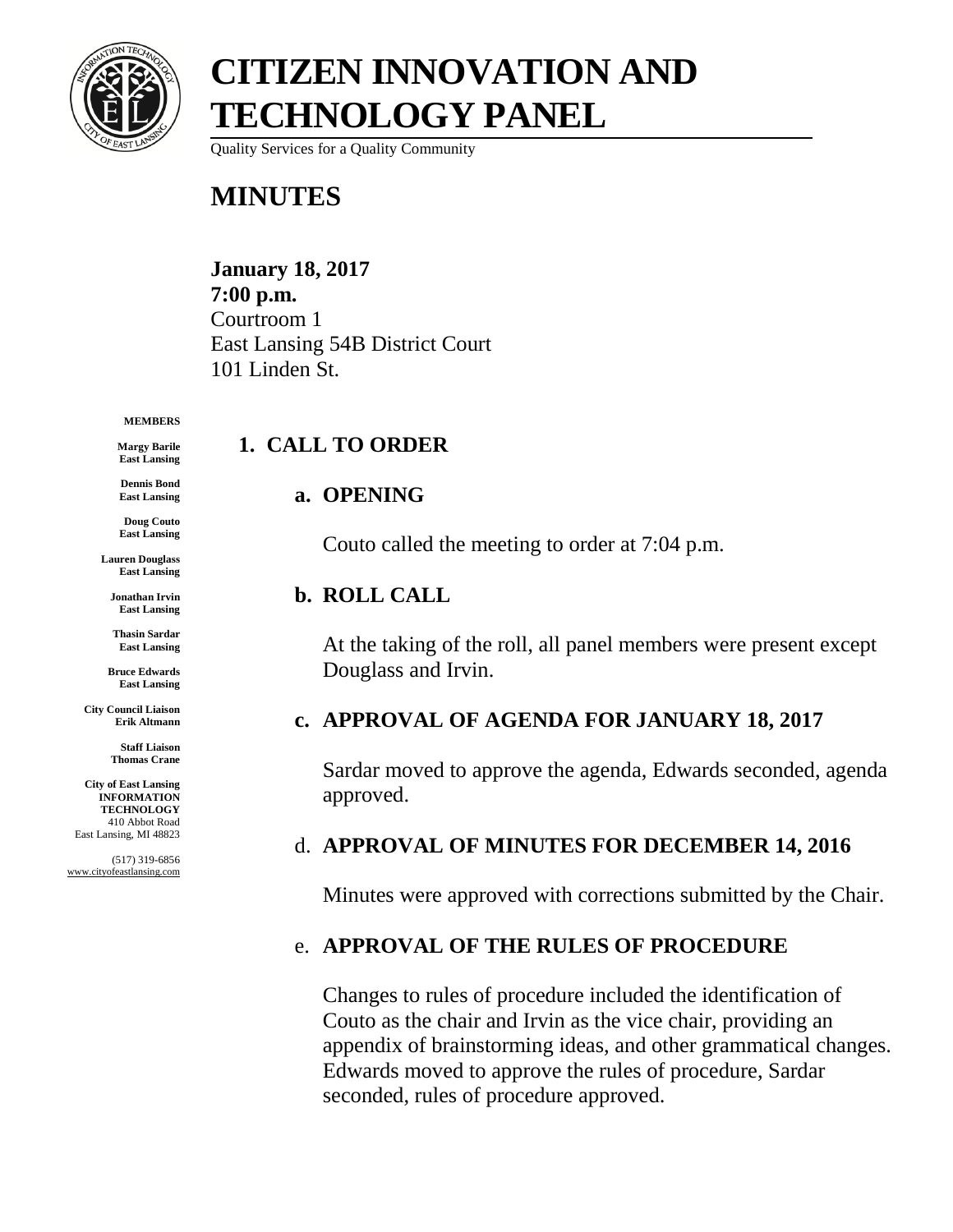Quality Services for a Quality Community

#### f. **MEETING SCHEDULE**

Couto suggested canceling both July and August meetings and use the time to work on specific projects and start the final report to the City Council.

#### **2. COMMUNICATIONS**

None received. Councilmember Altmann requested some suggestions on how to better collaborate and provide consistent document versions throughout the council process. Methods to display and provide consistent and up-to-date documents to residents was also discussed.

#### **3. OLD BUSINESS**

#### **a. TECHNOLOGY SURVEY QUESTION**

Couto posted two technology survey questions for consideration by the panel. One question was chosen and Crane stated that he would submit that question to the City Manager for further consideration.

The further itemization of social media type of questions were discussed. The use of landlines during the survey was also discussed.

#### **b. WEBSITE UPDATE**

Crane updated the panel on the specifics of the City's website and its provider. Crane stated that he would be meeting with the City's website provider to discuss some topics including website redesign, additional modules and mobile capabilities. Bond asked about website analytics information and ADA compliancy. Crane stated that he would research these issues and report back at the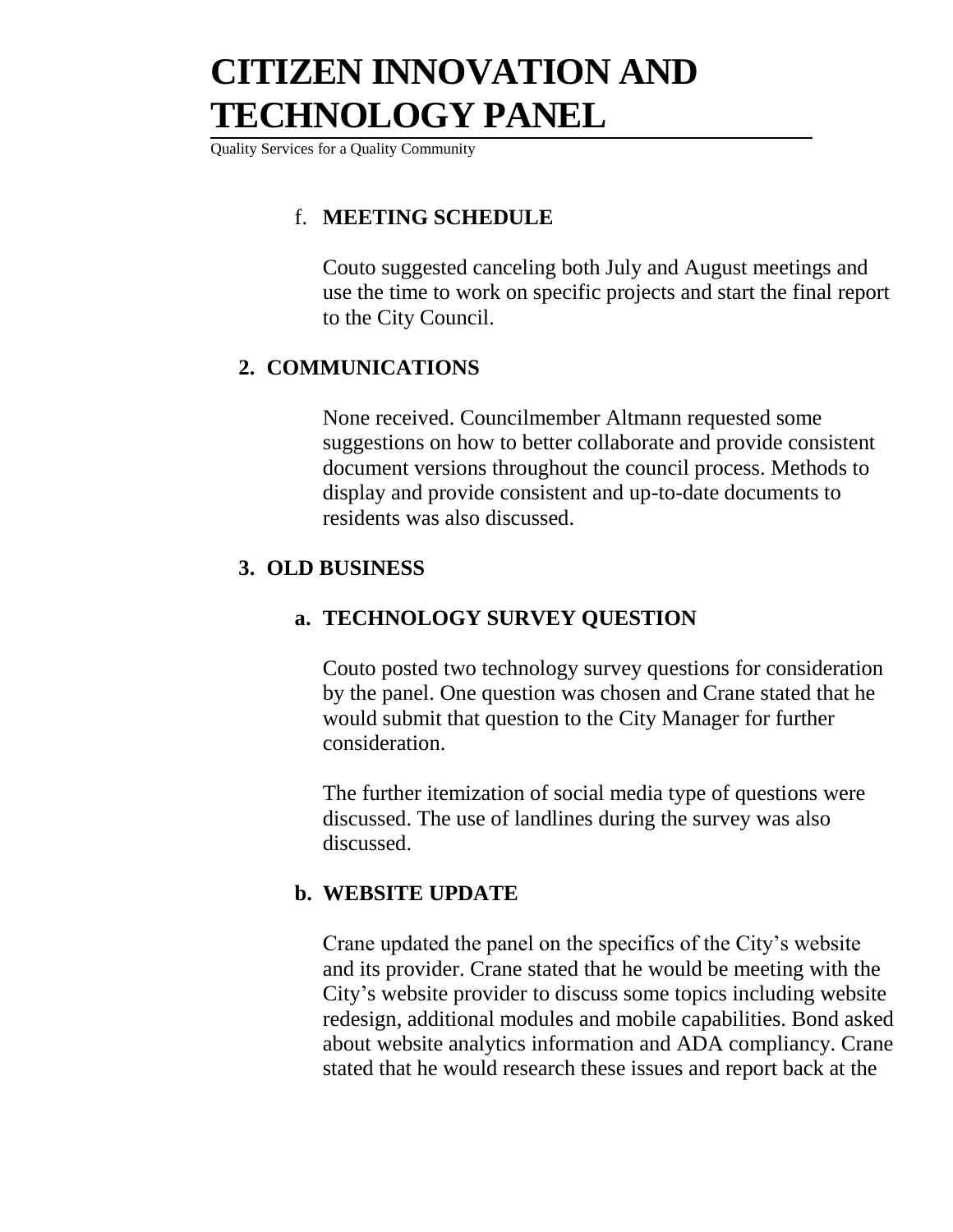Quality Services for a Quality Community

next meeting. Bond discussed both voice assistance and contextual information with regards to the City's web presence.

#### **c. VOTING PRECINCT UPDATE**

Crane informed the panel that there would be an additional precinct being added to the City of East Lansing.

#### **4. NEW BUSINESS**

#### **5. COMMITTEE OF THE WHOLE AND ACTION ITEMS**

#### **6. REPORT BY COMMITTEE OF THE WHOLE AND ACTION ITEMS**

Sardar discussed the topic of social media engagement to generate more traffic to the City's website. Suggestions to update the social media policy that the City of East Lansing currently is implementing. The panel discussed looking at the City's website analytics to help construct a strategy for website updates. Couto mentioned the idea of a technology round-up or a hack-a-thon and whether the panel should plan for these types of events. Robot week at the East Lansing Public Library was also discussed as an initiative that the panel may want to be included. Couto discussed the idea of an innovation position and initiatives with the City of East Lansing. The panel discussed the use of crowdsourcing to help garner feedback from residents and how to connect and use volunteers.

Couto proposed that each panel member agree to take on an idea that had been discussed and report back to the panel at the next meeting. Couto offered to contact his contacts with State of Michigan and Crane stated that he would update the group with his finding on the City's website.